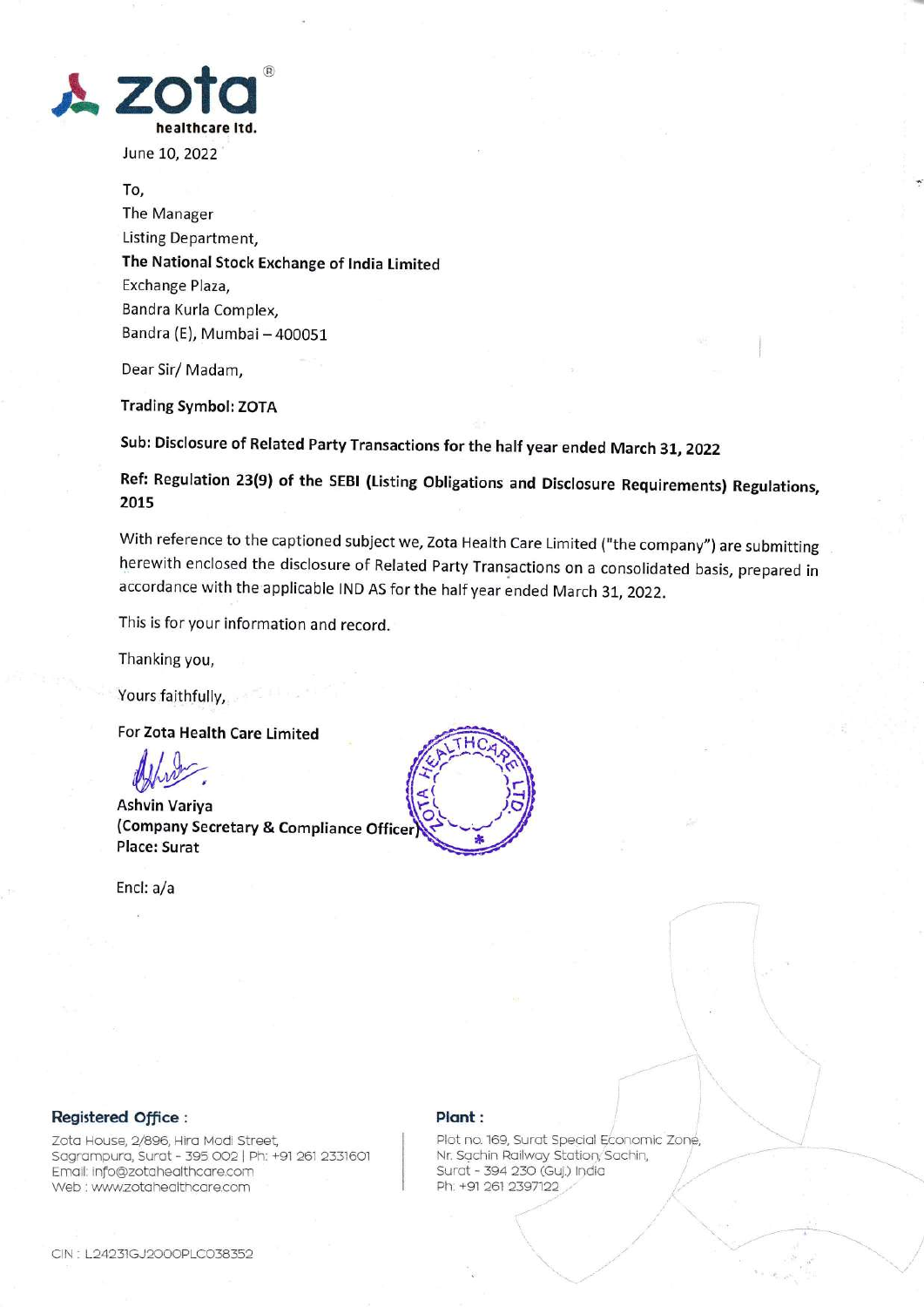List of Related Party Transactions for the half year ended March 31, 2022

## (Amount Rs. in Lakhs)

| Details of the<br>Details of the counterparty<br>party (listed<br>entity<br>/subsidiary)<br>entering<br>intothe<br>transaction<br>S. |                                          |             |                              |             | Type of<br>Value of the<br>related<br>related party<br>party<br>transaction as<br>transacti<br>approvedby the<br>lon<br>audit<br>committee |      |                                                                                                                  | In case<br>Valu<br>monies<br>le of<br>aredue<br>trans<br>to either<br>actio<br>party as<br>a result<br>durin<br>of the<br>g the |                               | Additional disclosure of related party transactions - applicable only in<br>case the related party transaction relates to loans, inter-corporate<br>deposits, advances or investments made or given bythe listed<br>entity/subsidiary. These details need to be disclosed only once, during<br>the reporting period when such transaction was undertaken.<br>In case any<br>Details of the loans, inter-corporate deposits,<br>financial<br>advances orinvestments<br>indebtednessis<br>incurred to make<br>or give loans, inter-<br>corporate deposits,<br>advancesor |                                                                                                   |     |       |                                                                                        |                             |             |             |                                                                                                                        |
|--------------------------------------------------------------------------------------------------------------------------------------|------------------------------------------|-------------|------------------------------|-------------|--------------------------------------------------------------------------------------------------------------------------------------------|------|------------------------------------------------------------------------------------------------------------------|---------------------------------------------------------------------------------------------------------------------------------|-------------------------------|------------------------------------------------------------------------------------------------------------------------------------------------------------------------------------------------------------------------------------------------------------------------------------------------------------------------------------------------------------------------------------------------------------------------------------------------------------------------------------------------------------------------------------------------------------------------|---------------------------------------------------------------------------------------------------|-----|-------|----------------------------------------------------------------------------------------|-----------------------------|-------------|-------------|------------------------------------------------------------------------------------------------------------------------|
| No                                                                                                                                   |                                          |             |                              |             |                                                                                                                                            |      |                                                                                                                  | repor<br>ting                                                                                                                   | lon                           | transacti<br>linvestments                                                                                                                                                                                                                                                                                                                                                                                                                                                                                                                                              |                                                                                                   |     |       |                                                                                        |                             |             |             |                                                                                                                        |
|                                                                                                                                      | Name                                     | P<br>Α<br>N | Name                         | P<br>Α<br>N | Relationshi<br>p of the<br>counterpar<br>ty with the<br>listedentity<br>or its<br>subsidiary                                               |      |                                                                                                                  | perio                                                                                                                           | Op<br>eni<br>ng<br>bal<br>anc | Clos<br>jng<br>bala<br>hce                                                                                                                                                                                                                                                                                                                                                                                                                                                                                                                                             | Nature<br>lof<br>indebt<br>edness<br>(loan/<br>lissuanc<br>e of<br>debt/<br>any<br>other<br>etc.) | Cos | Tenur | Nature<br>(loan/<br>advance<br>/ inter-<br>corpora<br>te<br>deposit/<br>investm<br>ent | Inter<br>est<br>Rate<br>(%) | Tenu<br>lre | ed <br>ured | Secur Purpose for which<br>the fundswill be<br>unsec utilised by the<br>ultimate recipient<br>of funds (end-<br>usage) |
| $\mathbf{1}$                                                                                                                         | Zota<br><b>Health</b><br>Care<br>Limited |             | Himanshu<br>Muktilal<br>Zota |             | Key<br>Managerial<br>Personnel                                                                                                             | tion | Manageria Salary of Rs. 1.5<br>lakh per month<br>Remunera and Commission<br>on sales, 0.1% of<br>annual turnover | 15.30                                                                                                                           | 4.04 3.64                     |                                                                                                                                                                                                                                                                                                                                                                                                                                                                                                                                                                        | None                                                                                              |     |       |                                                                                        |                             |             |             |                                                                                                                        |

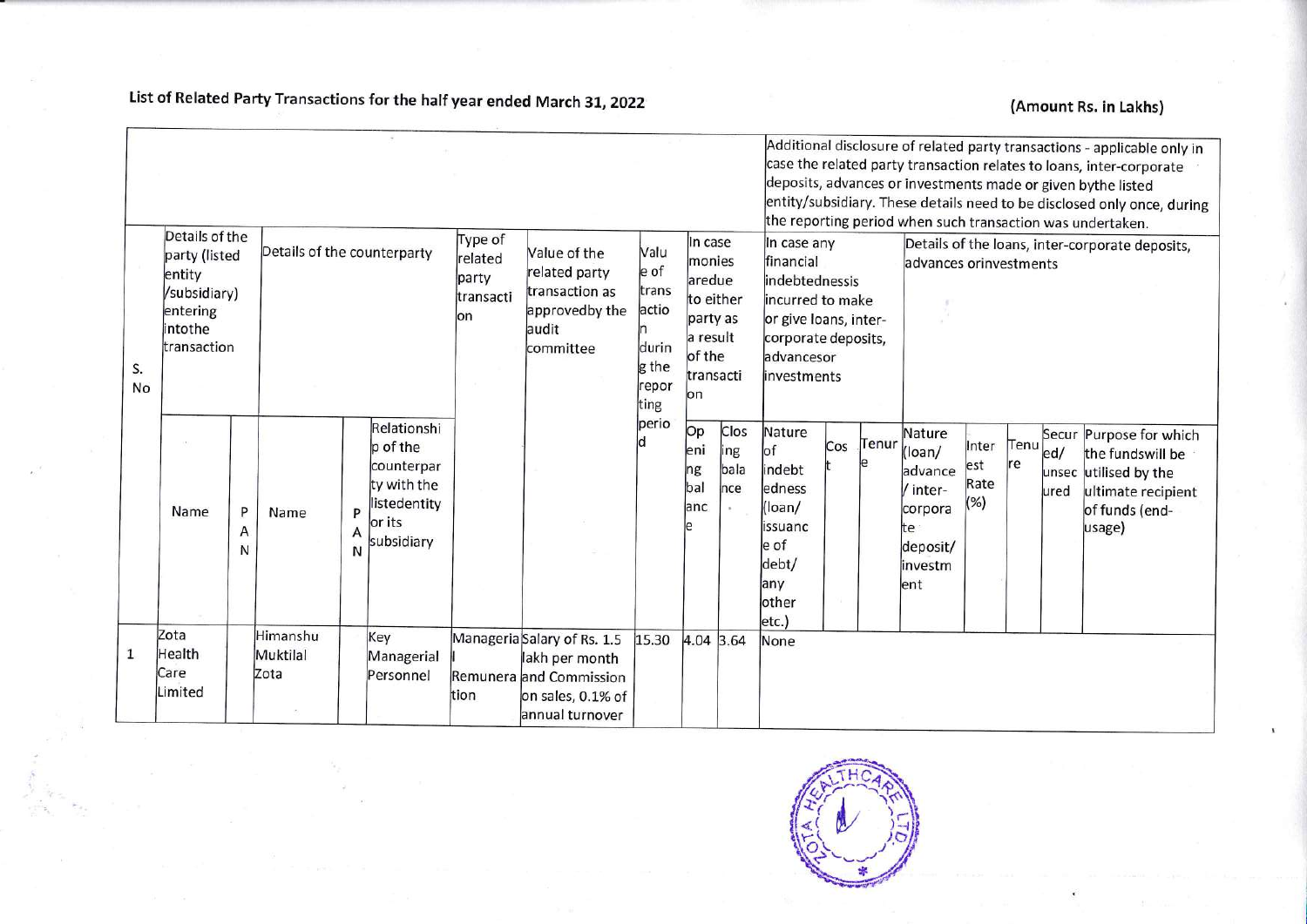| $\overline{2}$ | Zota<br>Health<br>Care<br>Limited | Kamlesh<br>Rajnikant<br>Zota    | Key<br>Managerial<br>Personnel              | tion            | Manageria Salary of Rs. 1.5<br>lakh per month<br>Remunera and Commission<br>on sales, 0.1% of<br>annual turnover | 15.15 |               | 4.34 3.53 | None |
|----------------|-----------------------------------|---------------------------------|---------------------------------------------|-----------------|------------------------------------------------------------------------------------------------------------------|-------|---------------|-----------|------|
| 3              | Zota<br>Health<br>Care<br>Limited | Moxesh<br>Ketanbhai<br>Zota     | Key<br>Managerial<br>Personnel              | tion            | Manageria Salary of Rs. 1.5<br>lakh per month<br>Remunera and Commission<br>on sales, 0.1% of<br>annual turnover | 15.15 |               | 4.59 4.13 | None |
| 4              | Zota<br>Health<br>Care<br>Limited | Manukant<br>Chandulal<br>Zota   | Key<br>Managerial<br>Personnel              | tion            | Manageria Salary of Rs. 1.5<br>lakh per month<br>Remunera and Commission<br>on sales, 0.1% of<br>annual turnover | 15.20 | 4.29 3.53     |           | None |
| 5              | Zota<br>Health<br>Care<br>Limited | Ketan<br>Chandulal<br>Zota      | Non<br>Executive<br>Chairman                | Sitting<br>Fees |                                                                                                                  | 0.15  | $0.13$ 0.09   |           | None |
| 6              | Zota<br>Health<br>Care<br>Limited | Varshabahen<br>Gaurang<br>Mehta | Non<br>Executive<br>Independent<br>Director | Sitting<br>Fees |                                                                                                                  | 0.30  | $0.16$ $0.20$ |           | None |
| $\overline{7}$ | Zota<br>Health<br>Care<br>Limited | Vitrag<br>Sureshkumar<br>Modi   | Non<br>Executive<br>Independent<br>Director | Sitting<br>Fees |                                                                                                                  | 0.30  | $0.16$ 0.20   |           | None |
| 8              | Zota<br>Health<br>Care<br>Limited | Bhumi<br>Maulik Doshi           | Non<br>Executive<br>Independent<br>Director | Sitting<br>Fees |                                                                                                                  | 0.30  | $0.16$ 0.20   |           | None |
| 9              | Zota<br>Health<br>Care<br>Limited | Dhiren<br>Prafulbhai<br>Shah    | Non<br>Executive<br>Independent<br>Director | Sitting<br>Fees |                                                                                                                  | 0.20  | $0.13$ 0.47   |           | None |

×

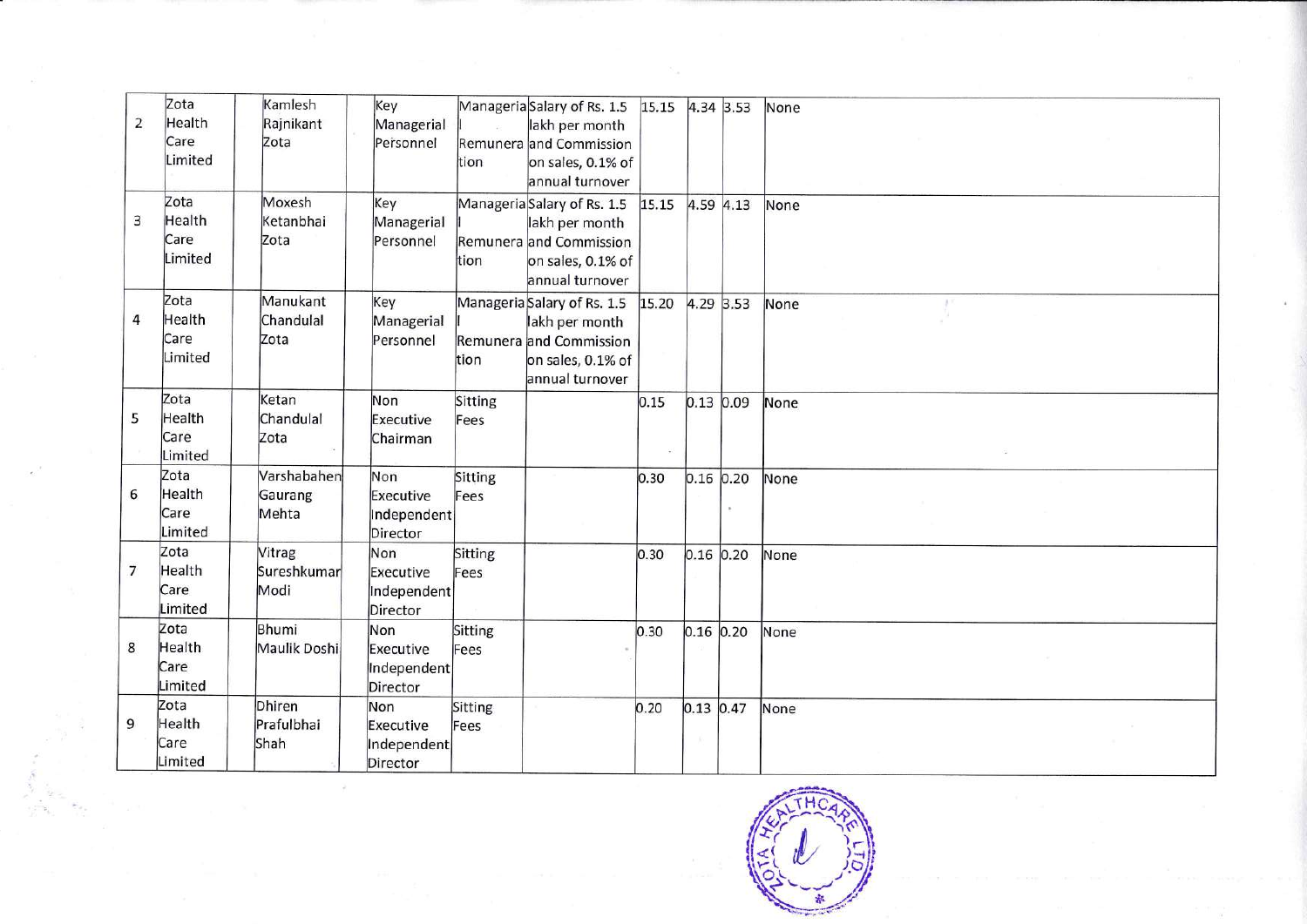| 10 | Zota<br>Health<br>Care<br>Limited | Jayshreeben<br>Nileshkuamr<br>Mehta        | Non<br>Executive<br>Independent<br>Director | Sitting<br>Fees                  |                                                                                                                    | 0.25          |               | $0.13$ 0.18      | None |      |    |              |           |                                                                                |
|----|-----------------------------------|--------------------------------------------|---------------------------------------------|----------------------------------|--------------------------------------------------------------------------------------------------------------------|---------------|---------------|------------------|------|------|----|--------------|-----------|--------------------------------------------------------------------------------|
| 11 | Zota<br>Health<br>Care<br>Limited | Ashvin<br>Variya                           | Key<br>Managerial<br>Personnel              | Salary                           |                                                                                                                    | 4.46          |               | 0.72 0.86        | None |      |    |              |           |                                                                                |
| 12 | Zota<br>Health<br>Care<br>Limited | Viral<br>Mandviwala                        | Key<br>Managerial<br>Personnel              | Salary                           |                                                                                                                    | 3.30          | $0.53$ $0.65$ |                  | None |      |    |              |           |                                                                                |
| 13 | Zota<br>Health<br>Care<br>Limited | Viren M.<br>Zota                           | Promoter<br>Group                           | Salary &<br>ln.                  | Salary of Rs. 0.45 11.00<br>Commissiolakh per month<br>and Commission<br>on sales, 0.1% of<br>domestic<br>turnover |               | 4.39 4.39     |                  | None |      |    |              |           |                                                                                |
| 14 | Zota<br>Health<br>Care<br>Limited | Niral M. Zota                              | Promoter<br>Group                           | Salary &                         | Salary of Rs. 0.45 11.00<br>Commissiolakh per month<br>and Commission<br>on sales, 0.1% of<br>domestic<br>turnover |               | 4.39 4.39     |                  | None |      |    |              |           |                                                                                |
| 15 | Zota<br>Health<br>Care<br>Limited | Heli R. Shah                               | Promoter<br>Group                           | Salary                           | Salary of 0.15<br>lakhs per month                                                                                  | 0.57          | 0.07 0.08     |                  | None |      |    |              |           |                                                                                |
| 16 | Zota<br>Health<br>Care<br>Limited | Davaindia<br><b>Health Mart</b><br>Limited | Subsidiaries                                | Unsecured<br>Loan                |                                                                                                                    | 251.51 0.35 0 |               |                  |      | Loan | 6% | $\mathsf{R}$ | yearsured | Unsec To open COCO<br>stores of Davaindia<br>& Working Capital<br>Requirements |
|    |                                   |                                            |                                             | Revenue<br>from Sale<br>of Goods | Rs. 60 crore                                                                                                       | 118.03        | 2             | 26.5 195.3<br> 2 | None |      |    |              |           |                                                                                |

 $\frac{1}{2}$ 

 $\frac{1}{\beta}$ 

 $\alpha$